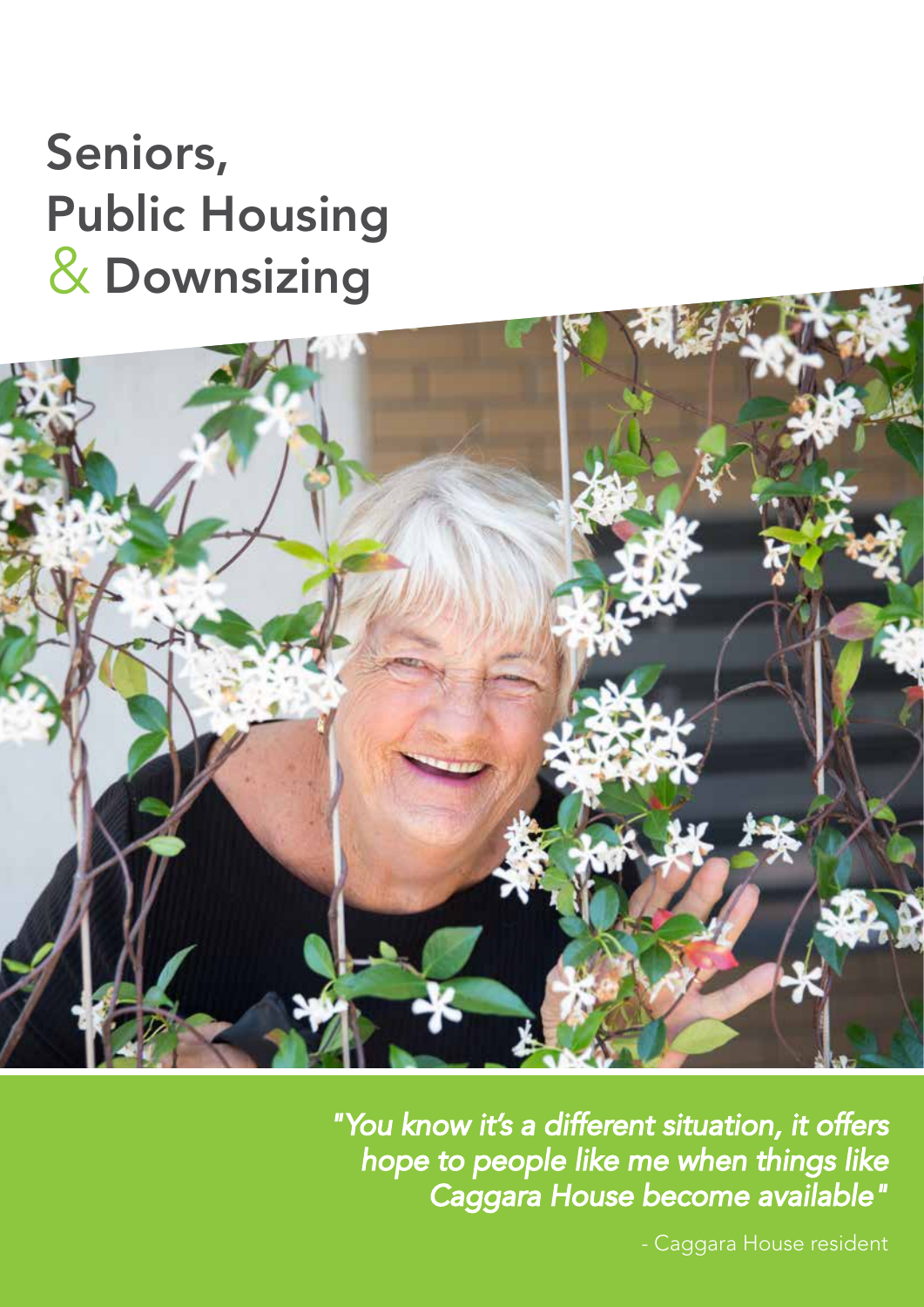### Caggara House - Addressing the needs of older public housing tenants as they age

In 2014, Brisbane Housing Company (BHC) partnered with the Department of Housing and Public Works (DHPW) to develop a 57-unit apartment complex, Caggara House, dedicated to meeting the needs of senior public housing tenants wishing to downsize from their long-term homes. Caggara House offers residents accessible, secure and modern living that enables them to age in place close to, or within, the community in which they have lived for much of their lives.

Caggara House was built in direct response to a growing awareness of the mismatch between the housing needs of some public housing tenants and the dwellings that they actually reside within. Often defined as "under occupancy", approximately 8,000 (or 15%) of Queensland public housing households live in homes with at least two bedrooms in excess of their household requirements. The majority of these households (approximately 63%) are singles or couples over the age of 55, whose family circumstances have changed since first moving into public housing. In many cases the dwellings they occupy are more than 50 years old, increasingly expensive to modify and maintain, and no longer fit for purpose as tenants' mobility and accessibility needs change over time.

As the first targeted development of its kind, Caggara House reflected a renewed intent by DHPW to partner with the community housing sector to assist senior public housing tenants to voluntarily downsize into accommodation that better meets their needs as they age.

### Identifying the factors that are important to older tenants when choosing whether to downsize, and the impact of downsizing

Given the innovative nature of the Caggara House approach, BHC commissioned the University of Queensland (UQ) to design and undertake a longitudinal study to investigate the factors that influenced public housing tenants' decisions to downsize, or alternatively, to remain in their public housing homes. The study also sought to understand the experience of downsizing for those who relocated.

The research results identified a range of factors that impacted on tenants' downsizing decisions, and a number of discrete stages that downsizers experienced as they considered moving, made the decision to move, and then settled into their new homes. These results, and a number of recommendations to guide future investment and service provision for older tenants, are summarised in this report.

### Research Methodology

The 57 residents of Caggara House ("the downsizers") were invited to participate in semi-structured interviews and complete a survey instrument at three intervals - prior to relocation (Wave 1), and once each year for the first two years after their relocation (Waves 2 and 3). As would be expected, rates of participation varied across the three Waves, with 95% participation in the Wave 1 survey, reducing to 61% by Wave 3. Eleven interviews were undertaken in Wave 1, with six participating through to Wave 3.

- Perception of the small unit size (1 bedroom) and concerns over how existing furniture would fit into a smaller space;
- Parking arrangements and/or the distance from the parking spaces to the lift;
- Perception of design flaws such as the absence of security screens on some of the apartment doors.

A survey was also sent in all three waves to public housing tenants who had been invited to consider moving to Caggara House, but who had decided to remain in their existing homes. In Wave 1, there were 167 respondents, with 10 of these respondents also interviewed to understand further the reasons for their decision not to relocate. Approximately 70 of these tenants responded to the survey in Waves 2 and 3 of the research.

### KEY FINDINGS

Before moving, tenants provided feedback about their key drivers to downsize, their expectations and concerns about the move to Caggara House, and the relocation process itself.

#### Why were tenants considering downsizing?

- Now living alone or as a couple and no longer requiring a large home
- Current property has become too difficult to maintain
- Current property not accessible for older people with increasing mobility concerns
- Knowledge of families in need who are waiting for public housing and,
- Concerns about being forced by the government to move in the future.

#### What were their positive expectations about life at Caggara House?

- Opportunity to live in a brand new home
- Perception that Caggara House was located within a good neighbourhood
- Positive feelings about downsizing offering them a fresh start
- Expectation of enhanced community life living amongst other seniors
- Security of a long-term home that would better meet their needs as they grow older.

#### What were their concerns about downsizing and relocating?

- The costs and practical challenges presented by packing and moving
- Concerns about being able to fit their belongings in a smaller home
- Strong emotional connection with their long-term homes as a place of family memories.

When considering whether to move, almost all downsizers discussed the offer with family, friends and support services. Downsizers reported that each of these groups strongly encouraged them to relocate, with family being the most influential group.

Through the interview process, two distinct categories of downsizers were identified - willing downsizers (majority of downsizers) and reluctant downsizers. Reluctant downsizers were more likely to feel pressure to relocate as a result of earlier government policy and media attention on this issue, and held concerns that they could be at risk of involuntary change to their housing circumstances in the future.

### KEY LESSONS FOR FUTURE DEVELOPMENTS AND SERVICE RESPONSES

- Provide adequate time for tenants to work through concerns relating to downsizing
- Understand and respect the strong emotional connection many tenants have to their homes
- Encourage tenants to discuss downsizing with family, friends and community services
- Reinforce the importance of choice in downsizing
- Understand the tenant profile most likely to downsize (see downsizer profile) and locate developments within communities where these tenants live.

### Why not move?

Tenants who chose not to move indicated a number of concerns with the opportunity:

### Considering an opportunity to downsize

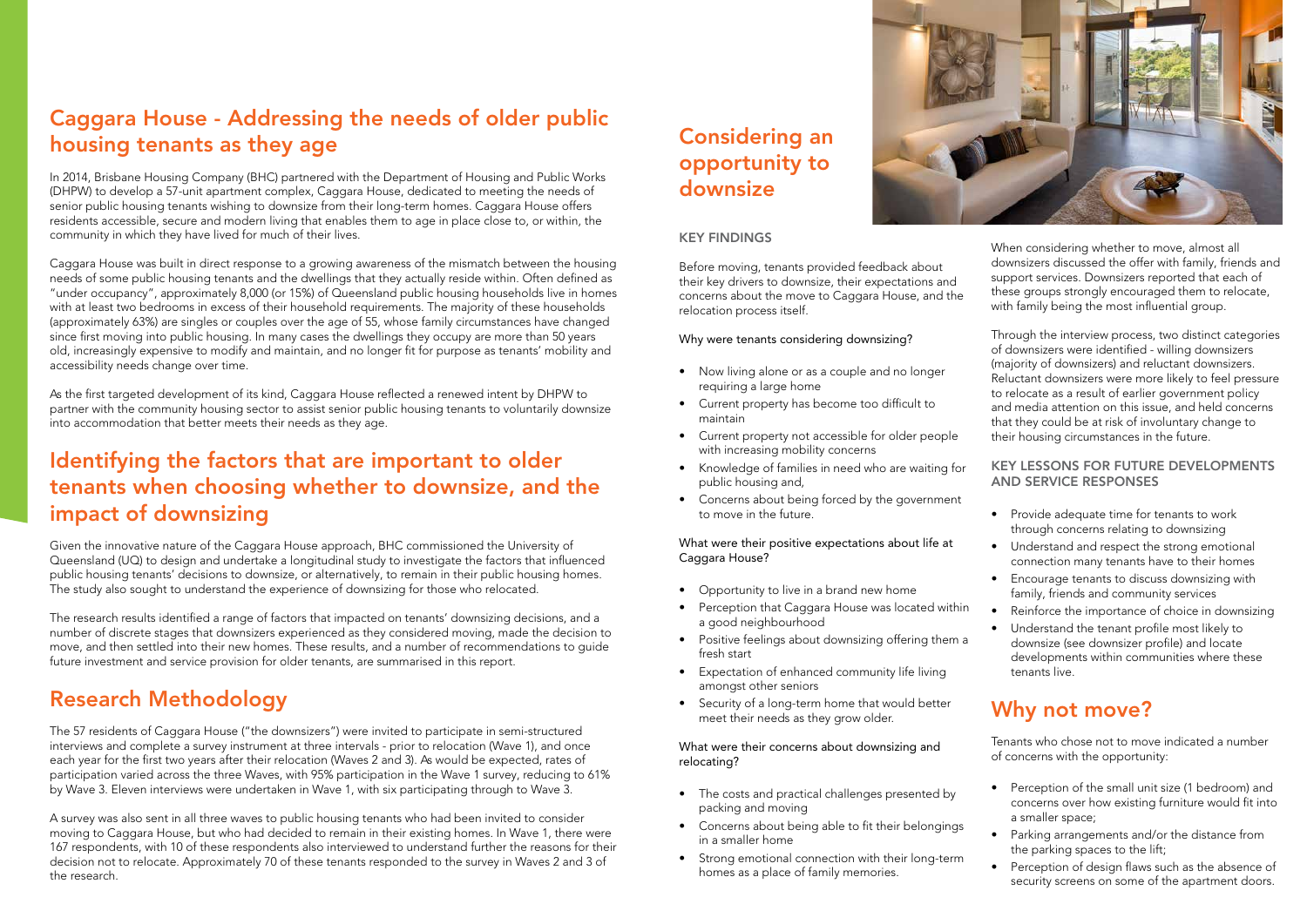### KEY FINDINGS

After a year at Caggara House, downsizers provided the following feedback about the positive impacts of their decision to relocate to their new homes:

- Feelings of a greater sense of community
- More co-operation amongst neighbours
- Enhanced access to necessary services
- Feeling that they had more manageable maintenance
- The majority felt that they had settled in relatively quickly
- Most believed that they had found a long-term home and,
- Two third of tenants felt their new home was better suited to their needs as they aged.

Downsizers had also experienced some difficulties and challenges with their new homes:

- Needing to dispose of some possessions
- Requiring more and better located power points
- Requiring more storage
- Confusion regarding the different rental structure of community housing, compared with public housing
- Adapting to a new lessor and management style, including more permission required for changes, more frequent inspections, and staff turnover.

#### KEY LESSONS FOR FUTURE DEVELOPMENTS AND SERVICE RESPONSES

- Provide accommodation with flexible living space such as an additional multipurpose room
- Ensure adequate support with the process of moving including financial assistance, packing and relocation assistance, and support around decluttering and disposal of possessions
- Provide clarity around Commonwealth Rent Assistance as a new concept to long term public housing tenants, and undertake individual rent assessments prior to formal applications, so that tenants have clear visibility into the rent they will pay in their new homes
- Adapt housing management styles to the needs of the cohort, and work together to build understanding of how the complex can be optimally managed.

### Downsizing - after year one

likely to downsize was identified:

- choose to move
- Singles were more likely than couples to
- Those living in older homes were more likely to downsize
- Those provided greater time to make a
- Those who were already living in relatively
- Downsizers were less likely to own a car
- Downsizers were more concerned about
- Downsizers were less likely to report having visitors stay with them in their current homes
- 



- Downsizers came to Caggara with differing expectations around the nature of their new community.
- BHC invested significant effort into engaging with downsizers to support the creation of community connections amongst residents, and with the broader local community.
- This included initiatives led by BHC, and other activities to support group activity and inclusiveness.
- As the Caggara House community matured, these formalised engagement activities were seen as less necessary by most residents, as relationships and support networks organically evolved.
- Downsizers who expected high levels of neighbourliness largely had these expectations met; however some downsizers who expected to form close friendships within the complex found that these expectations were not always met, and consequently reported feelings of loneliness.
- Targeted tenant engagement initiatives are important in creating community within seniors complexes, however these cannot be seen as a "one size fits all" approach to inclusiveness and connection. It is important to support realistic expectations amongst downsizers as to the nature of community engagement and connection that may be found at a new complex.

### Building community at Caggara House

# *"There is a real community, everybody will*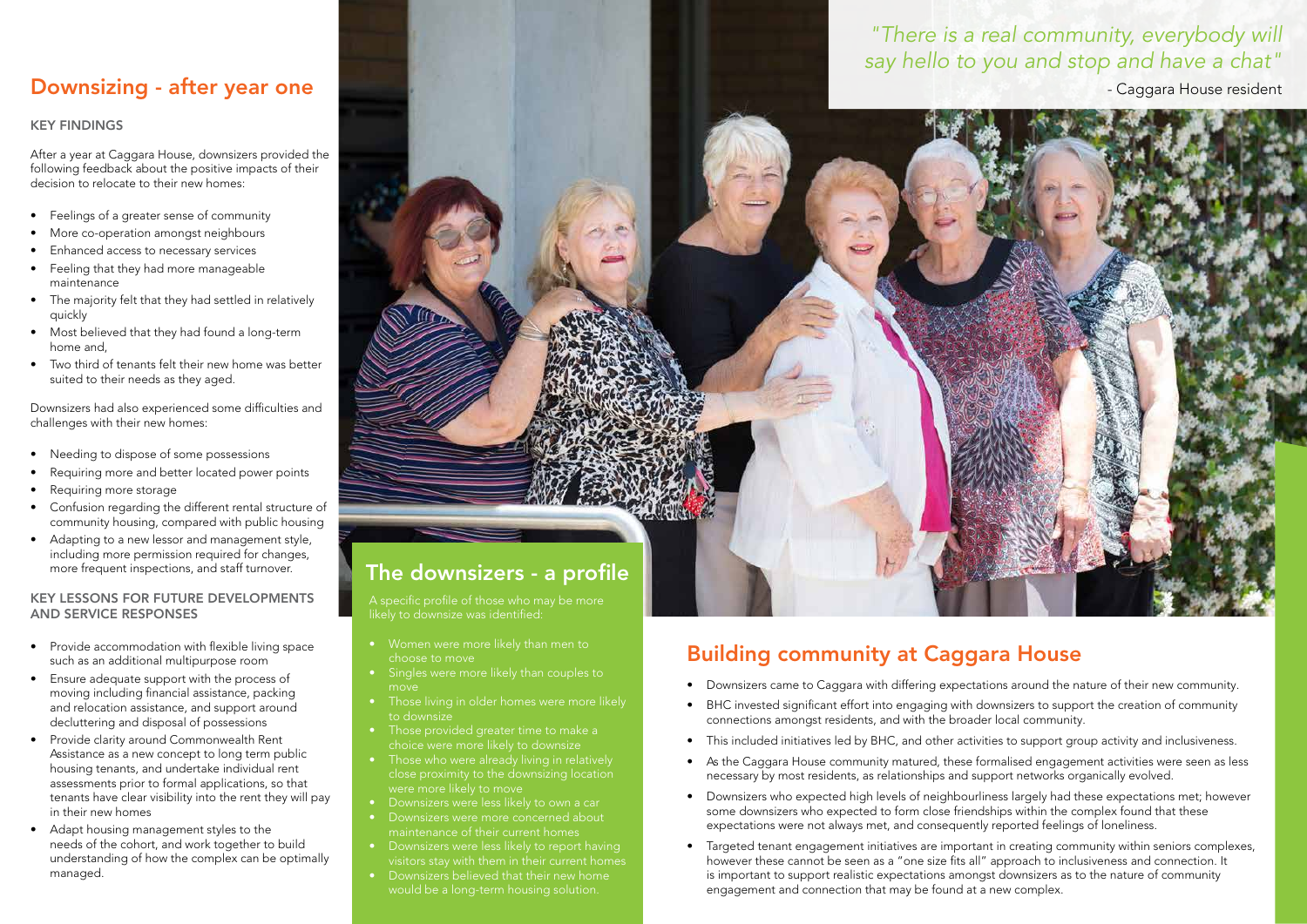

### After two years – the key findings

During the final wave of engagement, a number of key differences in "quality of life" outcomes were identified through the comparative analysis of downsizers and non-transitioners:

- Tenants who had downsized reported a stronger sense of neighbourliness and connection to community
- Downsizers had increasingly shown a belief that Caggara House was a long term home
- Downsizers felt maintenance of their homes was more manageable
- Caggara House tenants continued to show high levels of overall satisfaction with their new home.

### Recommendations

The research has offered key recommendations in the development of an age appropriate, tenant focussed approach to delivering housing solutions for older public housing tenants:

#### RECOMMENDATION 1: Reframe social housing policy dialogue and practice to the opportunities of downsizing rather than the "problem" of under-occupancy

A tenant-centred understanding of the suitability of homes provided to people as they age and their needs change is essential to better address the needs of ageing Queenslanders in the public housing system.

### RECOMMENDATION 2: Emphasise tenant choice in downsizing policy

Rather than applying punitive mechanisms to achieve downsizing outcomes, policies should be centred on tenant choice about downsizing- i.e. whether to downsize, but also when and where - to maximise tenant wellbeing.

#### RECOMMENDATION 3: Provide more suitable properties that facilitate downsizing

Seniors have specific housing needs that aren't easily addressed through the existing public housing portfolio. Many tenants reported a willingness to downsize but a lack of what they perceived to be "suitable" properties available. Suitability encompasses a range of factors including accessibility, security, connection to their existing communities, sufficient space for visitors and storage, and being situated with a cohort of tenants at a similar life stage.

#### RECOMMENDATION 4: Reconfigure public housing transfer systems and processes to support downsizing

A new and specific transfer system should be developed, that provides visibility of all downsizing options, and the ability for any senior to register their interest in relocating to smaller homes that match their changing housing needs.



#### RECOMMENDATION 5: Create housing options that foster community connectedness

The provision of housing for older people should be accompanied by strategies to foster community connectedness. This involves balancing privacy with community, creating independent living coupled with community spaces, and investing in start up activities which can lead to more organic community life and connections over time.

### RECOMMENDATION 6: Retain diversity among housing providers

Community housing providers have been successful in delivering a variety of innovative housing options for seniors wishing to downsize from public housing, however some long term public housing tenants have a strong preference to remain a tenant of the State. To maximise the impact of downsizing policies, a range of choices should be made available to seniors, including community housing and state downsizing options.

#### RECOMMENDATION 7: Plan for housing solutions that respond to the diverse needs of emerging tenant cohorts

The shift in housing allocation policies to higher needs clients will require review and adaptation of future housing solutions and housing management models, to ensure they appropriately respond to the more complex needs of this cohort as they age.

### RECOMMENDATION 8: Provide downsizers with support for relocation

For most public housing tenants, downsizing from a large family home to a smaller unit presents significant emotional, practical and financial demands. Assistance with both the costs and practical arrangements involved in moving can help to alleviate some of this burden for tenants.